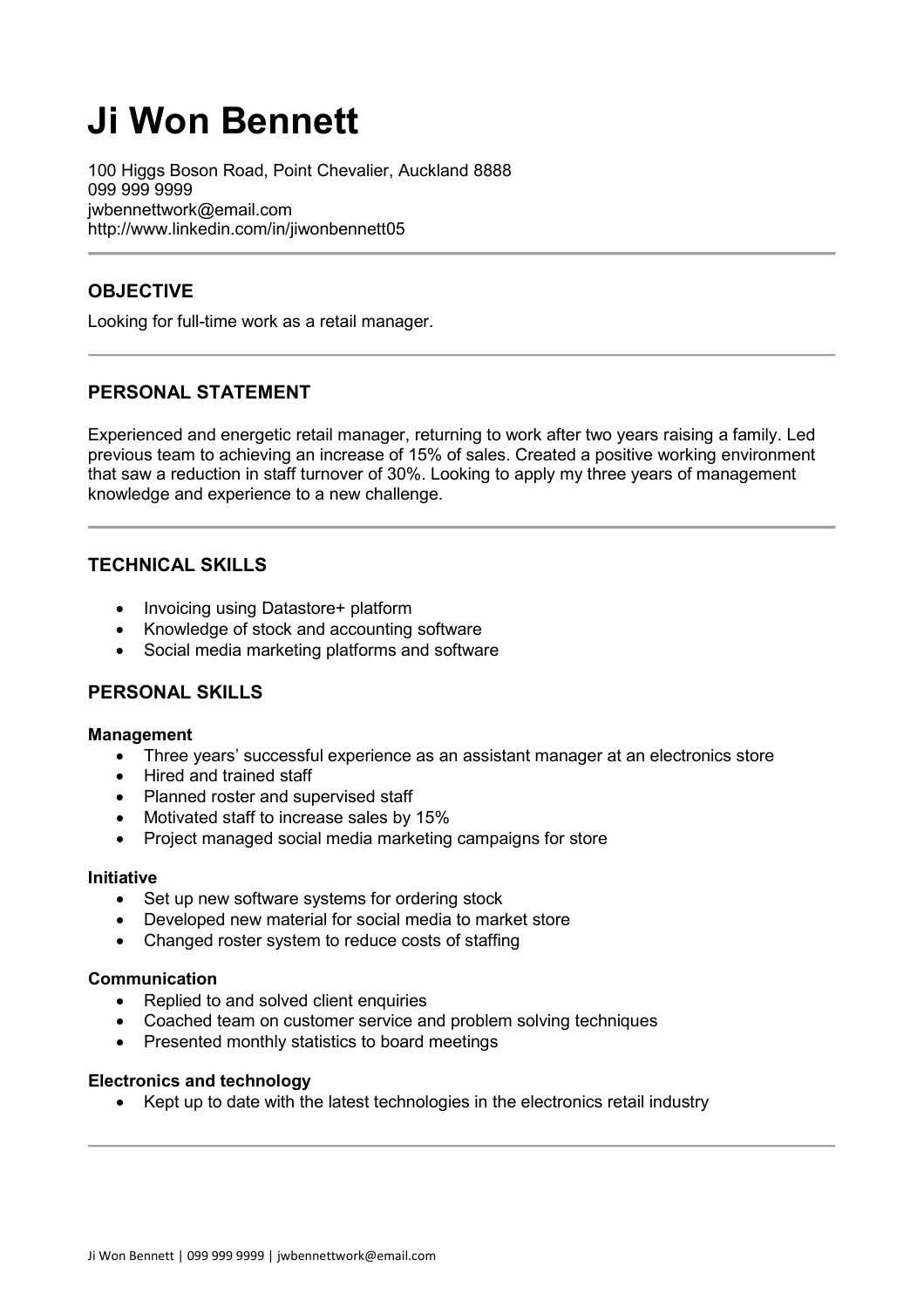## **WORK HISTORY**

| <b>Electric Things</b><br>Auckland<br>2013-2016    | <b>Store manager</b><br>Led, supervised, hired, trained and coached a team of six<br>Involved in wider company decision making, including policy                                                                                                                                                                                                                                               |
|----------------------------------------------------|------------------------------------------------------------------------------------------------------------------------------------------------------------------------------------------------------------------------------------------------------------------------------------------------------------------------------------------------------------------------------------------------|
|                                                    | and purchasing decisions<br>Planned and implemented advertising campaigns and<br>$\bullet$<br>branding strategies                                                                                                                                                                                                                                                                              |
|                                                    | Created a social media presence, leading to 25% increase<br>$\bullet$<br>in visits to Electric Things website<br>Managed stock ordering, basic accounting for store                                                                                                                                                                                                                            |
| <b>Funny Phones</b><br><b>Dunedin</b><br>2011-2013 | <b>Sales representative</b><br>Worked as part of a dedicated sales team providing a high<br>level of customer support and after sale service<br>Responsible for stock purchasing<br>Organised weekly team meetings<br>Managed projects and supervised a major contract to<br>provide mobile phones to a nationwide media company<br>Kept up to date with the latest in mobile phone technology |
| <b>Eat My Sandwich</b><br>Dunedin<br>2008-2011     | Delicatessen assistant<br>Prepared food and drink for customers<br>Responsible for marketing display and social media<br>Customer service and cash handling                                                                                                                                                                                                                                    |

## **QUALIFICATIONS**

| <b>University of Otago</b> |  |
|----------------------------|--|
|----------------------------|--|

Dunedin 2008-2010 **Bachelor of Commerce**

Marketing

## **COMMUNITY AND VOLUNTEER EXPERIENCE**

## **Student Defence**

#### **Volunteer**

• Cleaned up Dunedin after storm

Dunedin 2010

- Handed out care packages
- Updated Student Defence website

### **ACHIEVEMENTS**

• Dunedin Volunteer of the Year award, 2010